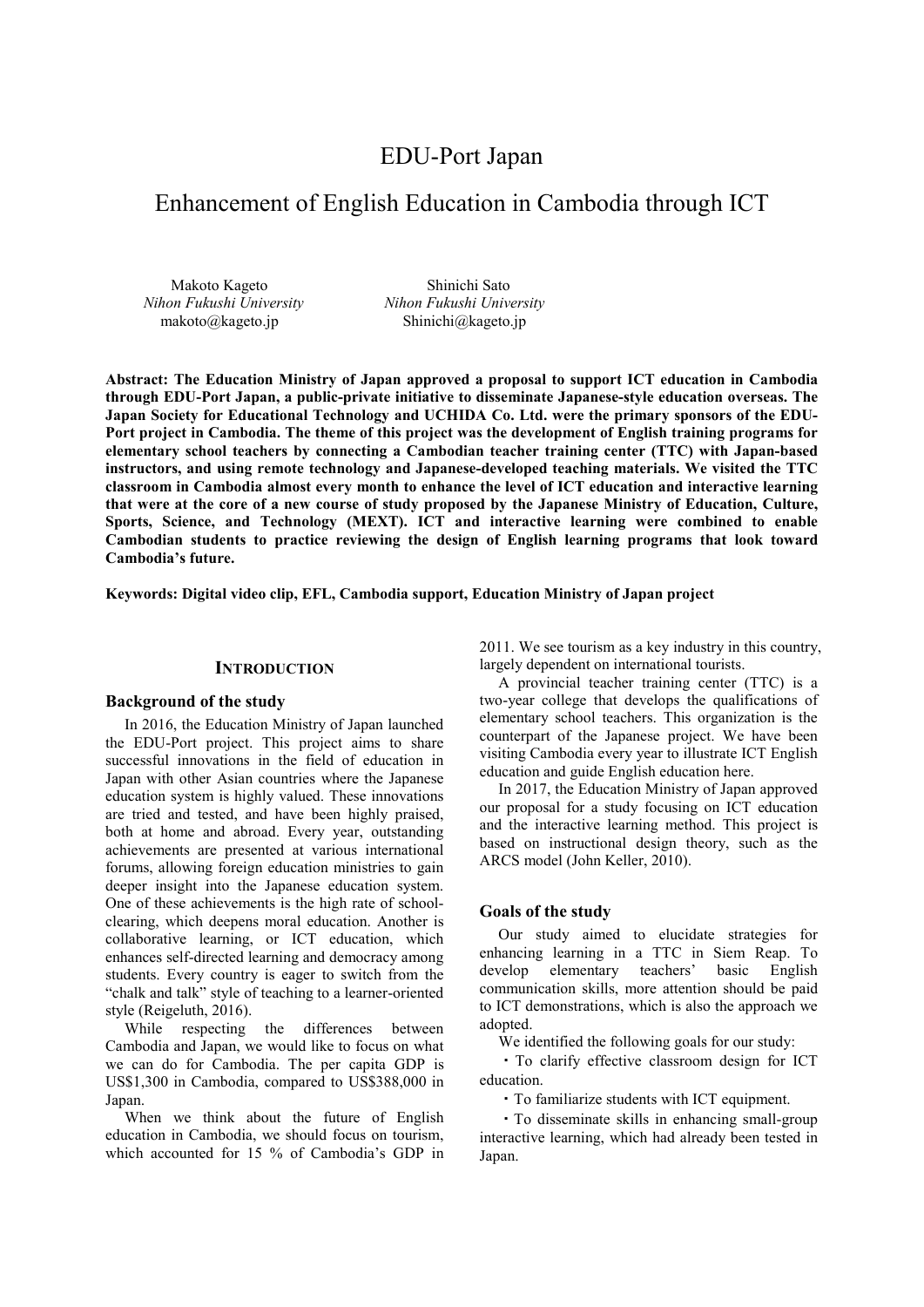・ To use students' experiences at the TTC to instill confidence in them to try ICT even after graduation.

# **METHODOLOGY**

While visiting this TTC, we implemented several strategies, already tested in Japan, to set up ICT education and interactive learning. We visited the TTC almost every month, while university student volunteers stayed back for more than two months.

## **TTC students**

Most of the students at the TTC are aged 18–20 years. They are selected after they pass a difficult and competitive entrance examination. After two years of training, with a few exceptions, they are hired as primary school teachers. Around 200 students for one grade are selected from a pool of 4,000 candidates. Those who are selected are highly motivated to be well-trained primary school teachers. One of the aims of this project is to conduct an ICT practicum with them.

As part of their morning routine, the students would lead a flag ceremony and perform cleaning activities at 6:30 a.m. After these preliminary activities, they started their lessons for the day. In the morning, there are four periods lasting until 11:00 a.m, followed by a two-hour break for lunch. In contrast to the situation in Japanese colleges, all subjects are compulsory. Consequently, the students have to attend eight classes a day, from 7:00 a.m. to 5:00 p.m.

# **Design for future classrooms**

In Japan, one projector and one computer were set up in each classroom. This setup motivated students to meet classroom challenges. Over the network, a lecture by a professor in Japan, who was teaching instructional design, enabled the students to become familiar with the basic theory of learning.



Figure 1. Cambodia and Japan

Figure 1 shows a TV conference in progress. In this figure, the teacher is engaged in a TV conference with the professor. The theme is instructional design. Attention, relevance, confidence, and satisfaction are

the key dimensions in learning. The Cambodian students are being introduced to instructional design to enhance their learning.

# **Video clips (Japanese product) and projector**

ICT education was imparted using the tools referred to earlier. An English teacher tutored students to speak key sentences repeatedly, trying to drill rhythm and intonation. English is a foreign language in both Cambodia and Japan. Therefore, adequate practice, through speaking and pronunciation drills, is very important (Kageto, 2015).

It is said that learning English is a kind of physical training: students should practice speaking, rather than merely understanding English grammar. You might know English grammar from A to Z, but if you do not practice speaking, you cannot really make use of this grammatical knowledge. However, student volunteers from Japan conducted several demonstrations. They showed the students how to use the projector and video clips according to the Japanese lesson plan, and focused on interactive learning. At the end of a lesson, group work was conducted by the student volunteers. In 2014, the Education Ministry of Cambodia set forth a strategic direction for English education in primary schools.

## **Interactive learning**

At the end of a video clip training, students were challenged through interactive learning, in which they formed groups and initiated interactive conversations based on given roles. For example, they played the roles of A, B, C, and D.

A asks, "What sport do you like?"

B replies, "I like baseball."

B then asks, "May I ask what your favorite sports are?"

C answers, "My favorite sport is tennis."

C then asks, "What sport do you like?"

During this practice, students were required to participate in self-directed learning. They had to choose one sport and give it as an answer. This training surely improved the cognitive abilities of EFL learners (Kageto, Sato, & Kirkpatrick, 2012).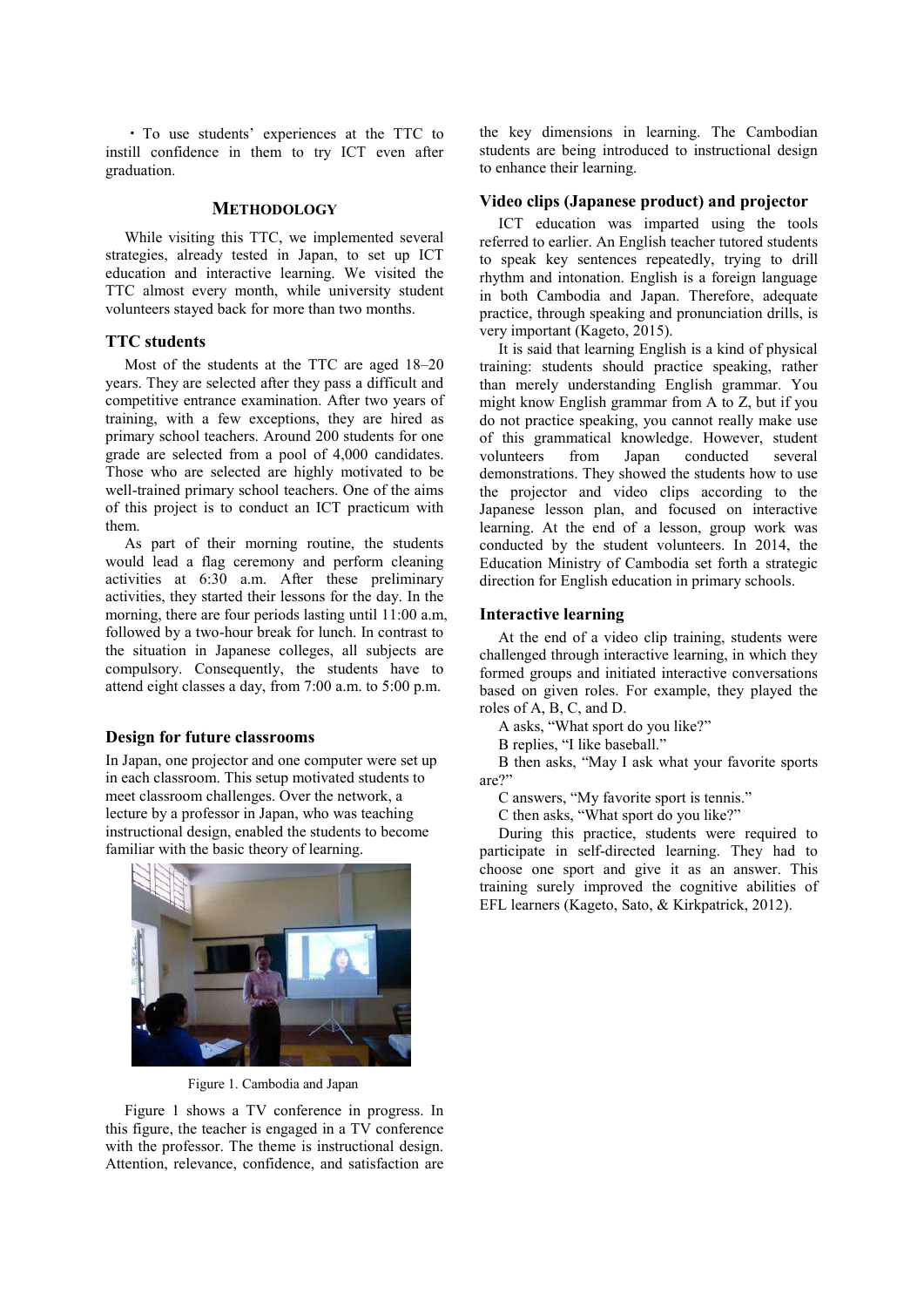**Teaching practicum at local elementary schools** 



Figure 2. Teaching practicum

Figure 2 shows a teaching practice session in progress at a primary school. The teacher in this case was a student from the TTC and was teaching English to fourth grade students. After grasping the overall content, the students practiced key sentences by repeating them. The students also enjoyed singing songs to polish their English listening skills.

The teacher used not only the methods of drill and shadowing, but also gave the students the opportunity to try interactive learning. After the groups were formed, students took turns asking and answering.

These methods were introduced by the EDU-Port project and supported by the so-called learning pyramid theory, according to which teaching others is the best way to create active learners. Once again, ICT education consists of ICT equipment and interactive learning.

# **RESULTS**

We prepared a textbook for ICT education in Cambodia and published a brochure for students to explain how ICT functions, and what interactive learning is. This brochure was available in both English and Khmer.

- The contents of the brochure are as follows.
- 1. How to use video clips in an English class
- 2. How to practice with sounds
- 3. Lesson plans with video clips
- 4. How to deliver a presentation
- 5. Tips for an effective presentation



Figure 3. Textbook

 Figure 4 shows the results of a survey of ICT education. We administered the questionnaire to second grade students at the provincial TTC. We started this project in November 2017 and conducted the survey in February 2018. Only four months had passed, resulting in a limited period for evaluating the project. However, the survey results show that most students had positive feedback.

The survey questions were as follows:

1. Do you find this project interesting?

- 2. Do you understand how to use the video clips?
- 3. Is the textbook from Japan useful?

4. In the near future, do you want to use video clips in your English lessons?

5. Do you understand how to use the video clips?

6. Are you confident to lead your students in interactive learning?

Question 4, "In the near future, do you want to use video clips in your English lessons," received 150 "Strongly agree" responses and 20 "Agree" responses. However, survey respondents said it might be difficult to arrange ICT equipment when they became teachers.

Financial support will be one of the factors in proceeding with this endeavor.



■ stongly agree ■ agree ■ neutral ■ disagree ■ strongly disagree

## Figure 4. Survey of ICT education

In anticipation of a democratic future for Cambodia, we hope to pursue the project.

#### **DISCUSSION**

The EDU-Port project is now expanding in Cambodia (EDU-Port Japan, 2018) and includes ICT utilization and interactive learning. These methods have been tried and tested in Japan in the fields of EFL learning and ICT education (World Youth Meeting, 2018). We expect the methods of the Edu-Port project to be disseminated in other areas and other TTCs. We would now like to clarify our plans for the coming year.

We intend to continue supporting ICT and active learning in Cambodia under the banner of "EDU-Port Japan." EDU-Port introduced ICT education, which includes knowledge of both ICT equipment and interactive learning. Each teacher from a TTC will go on to teach at least three classes per year. Nearly 150 students could learn and practice English with each teacher. Since about 200 students graduate from a